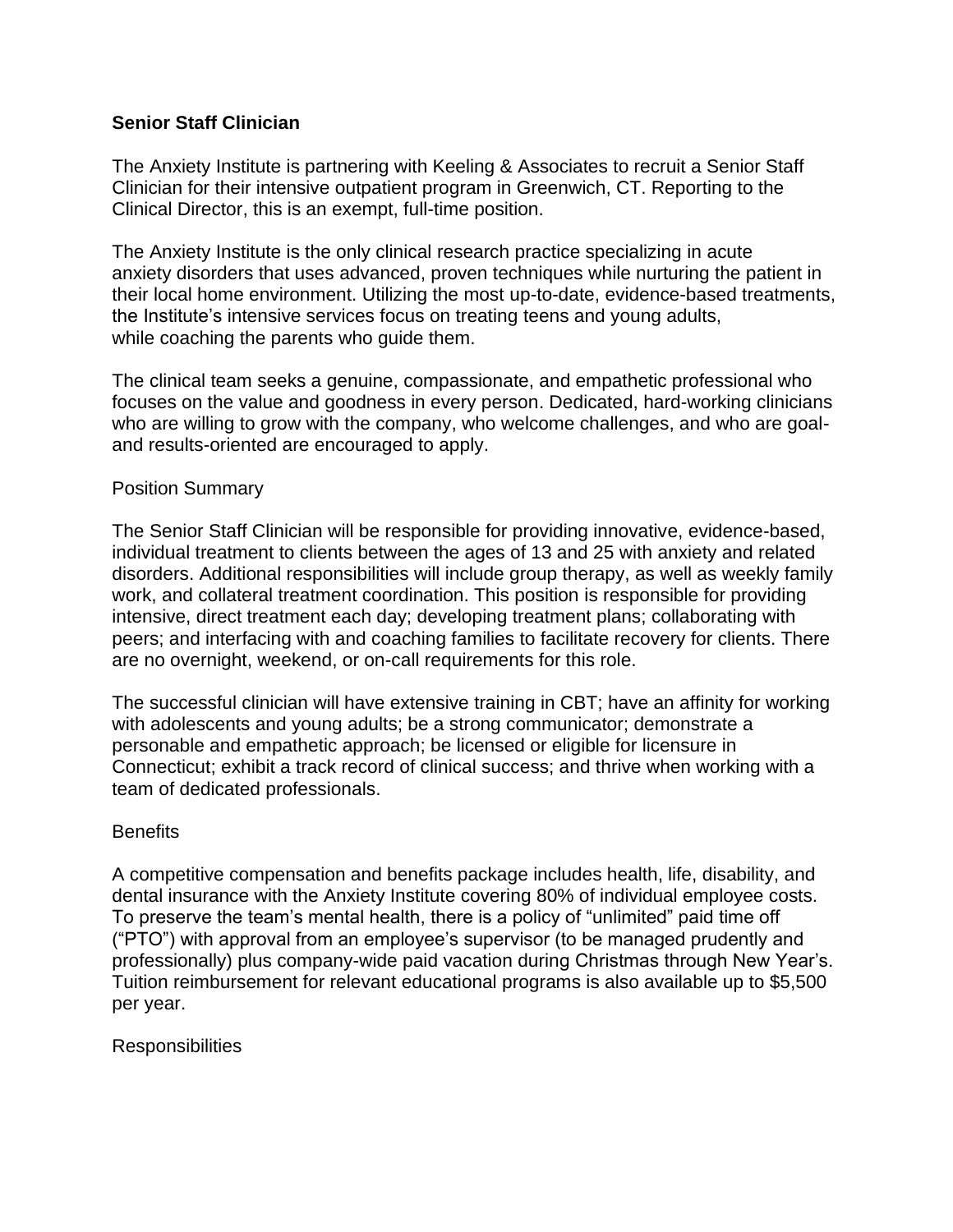• Provide up to 28 sessions a week of direct client treatment for anxiety and related disorders, obsessive-compulsive disorders, and trauma related disorders.

• Collaborate with multidisciplinary team members to develop and implement evidencebased treatment plans, and comprehensive after-care plans.

• Maintain required clinical documentation using EMR software.

• Conduct research, as needed, for treatment plan development utilizing best practice, outcomes-based measures.

• Develop and manage the implementation of strategies and plans for anxious and resistant clients and parents related to attendance, commitment, and completion of treatment.

• Ensure client treatment plans are developed and communicated to Clinical Director for daily and weekly scheduling.

• Support our comprehensive and holistic approach to the treatment of anxiety and common co-occurring disorders with traditional and innovative treatment approaches (e.g., CBT, E/RP, ACT, virtual reality, DBT, Family Systems Therapy and biofeedback).

• Respond to client, parent, and stakeholder questions, concerns, complaints, and clinical emergencies.

• Support clinical staff in resolving client concerns, complaints, and clinical emergencies.

• Participate in outreach endeavors through community trainings, attendance at regional and/or clinical conferences, writing articles for publication, etc.

• Provide in-service and community trainings for clinical and support staff related to child and adolescent anxiety and related disorders.

• Assist in clinical staff selection, recruitment, and orientation of new staff.

• Acquire and maintain current clinical knowledge, skills, and standards set forth by the Anxiety & Depression Association of America (ADAA) and American Psychological Association (APA).

# Qualifications

• Applicants must be licensed or license eligible as a social worker, LMFT, counselor or psychologist in the State of Connecticut.

• A minimum of 5 years of individual, group and family therapy experience with teens, young adults, and their parents.

• Preference will be given to those with experience/proficiency using E/RP protocols for OCD, and/or those who have a personal understanding of anxiety disorders and a professional passion for its treatment.

• Affinity to work with school/college aged individuals and their parents.

• Clinical, operational, research experience in an intensive outpatient or residential program preferred.

• A driver's license, with clean driving record as well as insurance, is required for this position.

• Ability to pass numerous background checks (e.g., criminal history, education credentials, etc.).

• Provide proof of good health and free of any communicable disease including a TB test.

• Credentialed as LMFT, LCSW, LPC, Psy.D. or Ph.D.